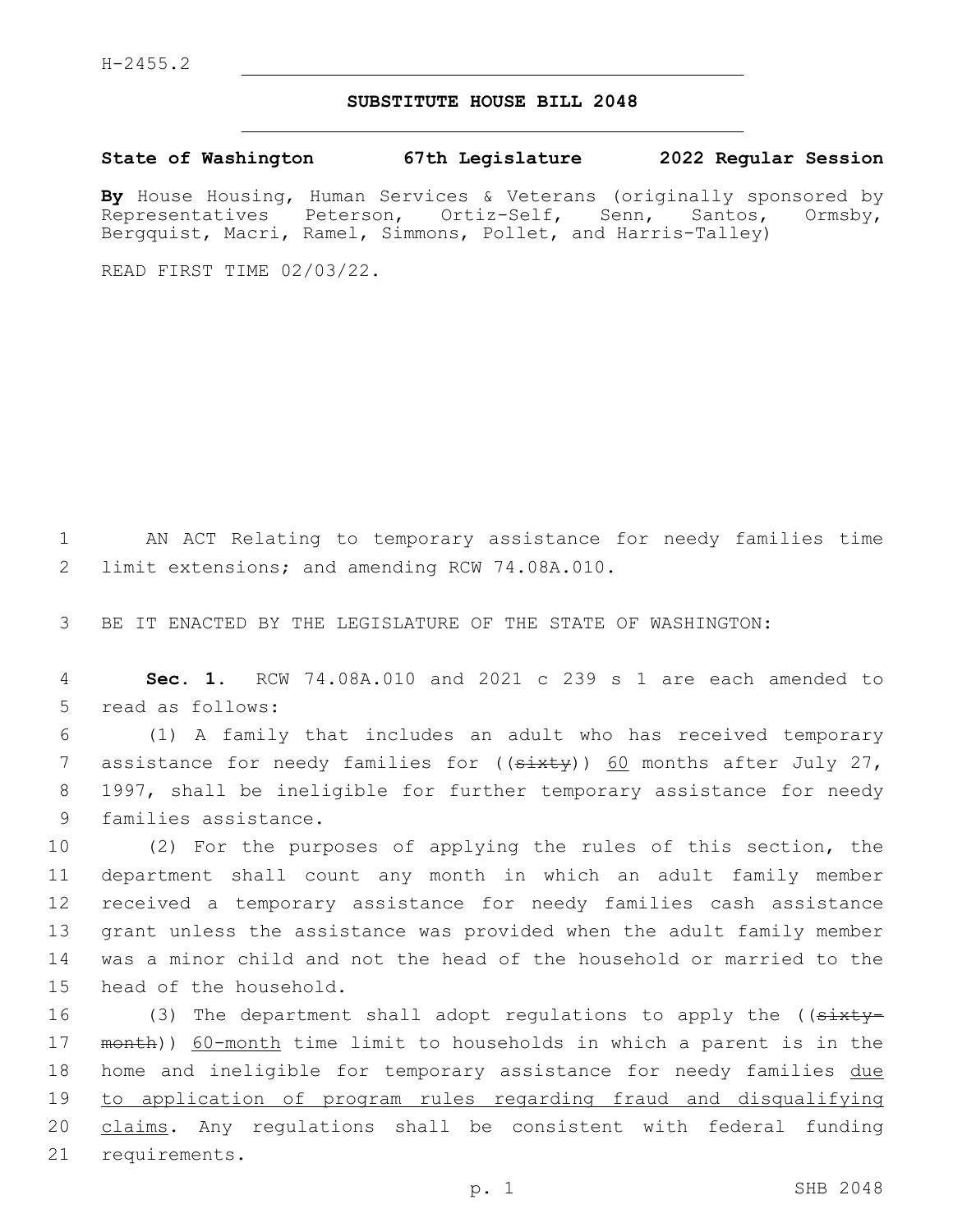(4) The department shall refer recipients who require specialized assistance to appropriate department programs, crime victims' programs through the department of commerce, or the crime victims' compensation program of the department of labor and industries.

 (5)(a) The department shall add to adopted rules related to temporary assistance for needy families time limit extensions, the following criteria by which the department shall exempt a recipient and the recipient's family from the application of subsection (1) of 9 this section:

10 (i) By reason of hardship, including when:

 (A) The recipient's family includes a child or youth who is without a fixed, regular, and adequate nighttime residence as described in the federal McKinney-Vento homeless assistance act (Title 42 U.S.C., chapter 119, subchapter VI, part B) as it existed 15 on January 1, 2020; (( $\Theta$ r))

 (B) The recipient received temporary assistance for needy families during a month on or after March 1, 2020, when Washington state's unemployment rate as published by the Washington employment security department was equal to or greater than seven percent, and the recipient is otherwise eligible for temporary assistance for needy families except that they have exceeded 60 months. The extension provided for under this subsection (5)(a)(i)(B) is equal to the number of months that the recipient received temporary assistance for needy families during a month after March 1, 2020, when the unemployment rate was equal to or greater than seven percent, and is applied sequentially to any other hardship extensions that may apply 27 under this subsection (5) or in rule;

 (C) The recipient is temporarily prevented from working or looking for a job;

 (D) The recipient is in need of mental health or substance use disorder treatment;

 (E) The recipient is homeless or at substantial risk of losing stable housing or housing support services as described in RCW 43.185C.220; or

 (F) The recipient demonstrates another basis by which the time limit pursuant to subsection (1) of this section would cause undue 37 burden or hardship to the recipient or the recipient's family; or

 (ii) If the family includes an individual who meets the family violence options of section 402(A)(7) of Title IVA of the federal 40 social security act as amended by P.L. 104-193.